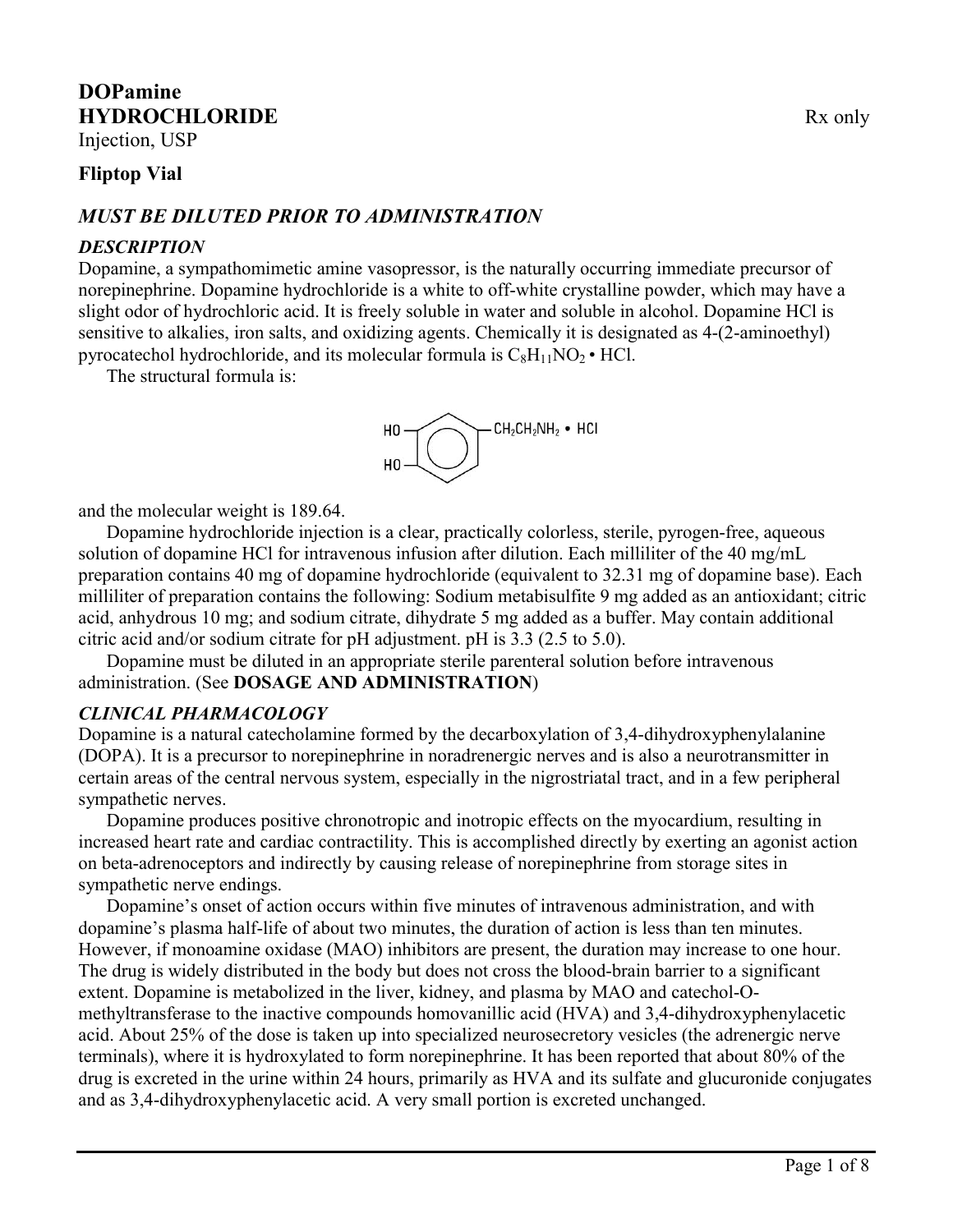The predominant effects of dopamine are dose-related, although it should be noted that actual response of an individual patient will largely depend on the clinical status of the patient at the time the drug is administered. At low rates of infusion  $(0.5 - 2 \text{~mag/kg/min})$  dopamine causes vasodilation that is presumed to be due to a specific agonist action on dopamine receptors (distinct from alpha- and betaadrenoceptors) in the renal, mesenteric, coronary, and intracerebral vascular beds. At these dopamine receptors, haloperidol is an antagonist. The vasodilation in these vascular beds is accompanied by increased glomerular filtration rate, renal blood flow, sodium excretion, and urine flow. Hypotension sometimes occurs. An increase in urinary output produced by dopamine is usually not associated with a decrease in osmolality of the urine.

At intermediate rates of infusion  $(2 - 10 \text{~mag/kg/min})$  dopamine acts to stimulate the beta<sub>1</sub>adrenoceptors, resulting in improved myocardial contractility, increased SA rate and enhanced impulse conduction in the heart. There is little, if any, stimulation of the beta<sub>2</sub>-adrenoceptors (peripheral vasodilation). Dopamine causes less increase in myocardial oxygen consumption than isoproterenol, and its use is not usually associated with a tachyarrhythmia. Clinical studies indicate that it usually increases systolic and pulse pressure with either no effect or a slight increase in diastolic pressure. Blood flow to the peripheral vascular beds may decrease while mesenteric flow increases due to increased cardiac output. Total peripheral resistance (alpha effects) at low and intermediate doses is usually unchanged.

At higher rates of infusion  $(10 - 20 \text{~mag/kg/min})$  there is some effect on alpha-adrenoceptors, with consequent vasoconstrictor effects and a rise in blood pressure. The vasoconstrictor effects are first seen in the skeletal muscle vascular beds, but with increasing doses, they are also evident in the renal and mesenteric vessels. At very high rates of infusion (above 20 mcg/kg/min), stimulation of alphaadrenoceptors predominates and vasoconstriction may compromise the circulation of the limbs and override the dopaminergic effects of dopamine, reversing renal dilation and naturesis.

#### *INDICATIONS AND USAGE*

Dopamine HCl is indicated for the correction of hemodynamic imbalances present in the shock syndrome due to myocardial infarction, trauma, endotoxic septicemia, open-heart surgery, renal failure, and chronic cardiac decompensation as in congestive failure.

Patients most likely to respond adequately to dopamine HCl are those in whom physiological parameters, such as urine flow, myocardial function, and blood pressure, have not undergone profound deterioration. Multiclinic trials indicate that the shorter the time interval between onset of signs and symptoms and initiation of therapy with blood volume correction and dopamine HCl, the better the prognosis. Where appropriate, blood volume restoration with a suitable plasma expander or whole blood should be accomplished prior to administration of dopamine HCl.

*Poor Perfusion of Vital Organs* – Urine flow appears to be one of the better diagnostic signs by which adequacy of vital organ perfusion can be monitored. Nevertheless, the physician should also observe the patient for signs of reversal of confusion or reversal of comatose condition. Loss of pallor, increase in toe temperature, and/or adequacy of nail bed capillary filling may also be used as indices of adequate dosage. Clinical studies have shown that when dopamine HCl is administered before urine flow has diminished to levels of approximately 0.3 mL/minute, prognosis is more favorable. Nevertheless, in a number of oliguric or anuric patients, administration of dopamine HCl has resulted in an increase in urine flow, which in some cases reached normal levels. Dopamine HCl may also increase urine flow in patients whose output is within normal limits and thus may be of value in reducing the degree of pre-existing fluid accumulation. It should be noted that at doses above those optimal for the individual patient, urine flow may decrease, necessitating reduction of dosage.

*Low Cardiac Output* – Increased cardiac output is related to dopamine's direct inotropic effect on the myocardium. Increased cardiac output at low or moderate doses appears to be related to a favorable prognosis. Increase in cardiac output has been associated with either static or decreased systemic vascular resistance (SVR). Static or decreased SVR associated with low or moderate movements in cardiac output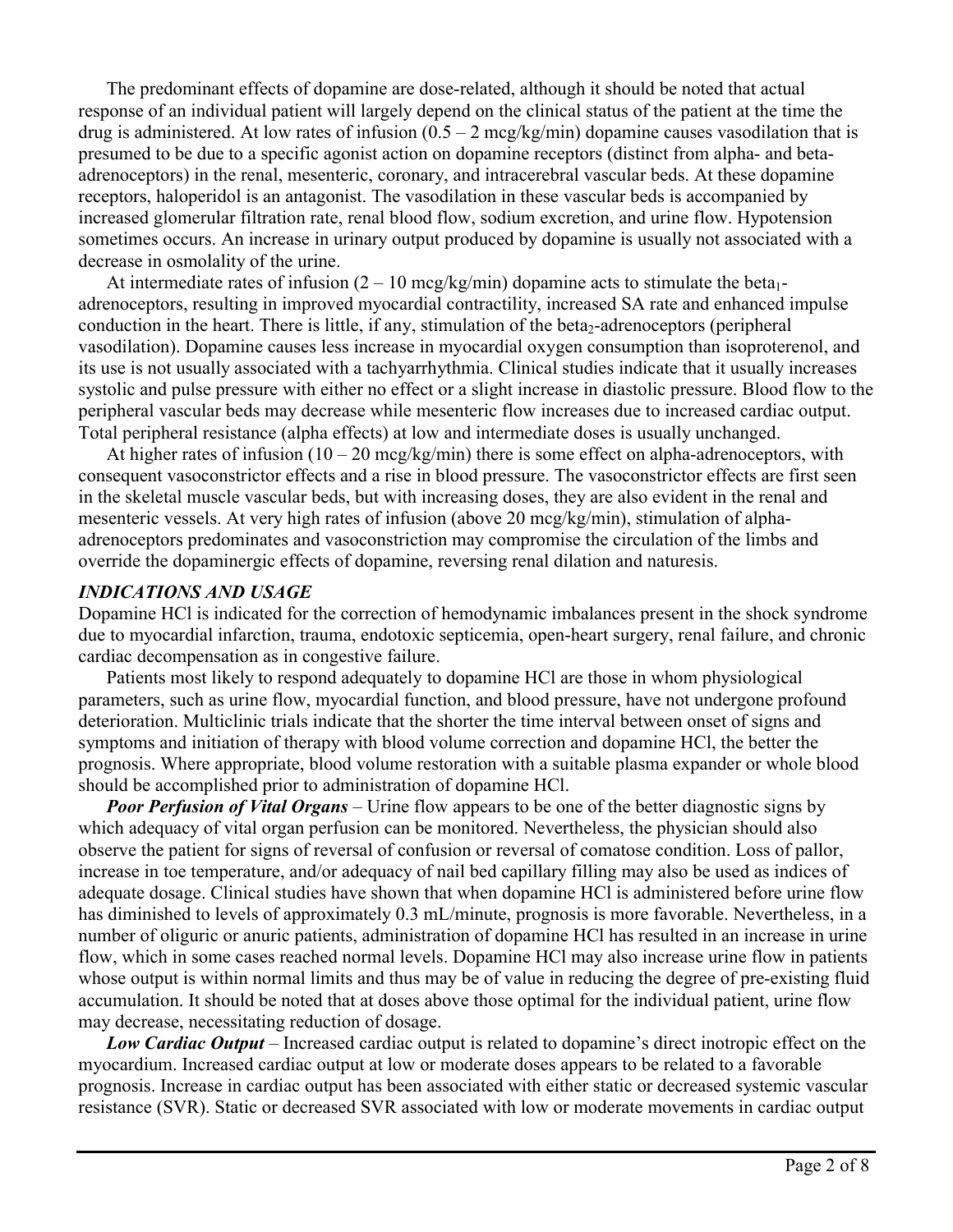is believed to be a reflection of differential effects on specific vascular beds with increased resistance in peripheral beds (e.g., femoral) and concomitant decreases in mesenteric and renal vascular beds.

Redistribution of blood flow parallels these changes so that an increase in cardiac output is accompanied by an increase in mesenteric and renal blood flow. In many instances the renal fraction of the total cardiac output has been found to increase. Increase in cardiac output produced by dopamine is not associated with substantial decreases in systemic vascular resistance as may occur with isoproterenol.

*Hypotension* – Hypotension due to inadequate cardiac output can be managed by administration of low to moderate doses of dopamine HCl which have little effect on SVR. At high therapeutic doses, dopamine's alpha-adrenergic activity becomes more prominent and thus may correct hypotension due to diminished SVR. As in the case of other circulatory decompensation states, prognosis is better in patients whose blood pressure and urine flow have not undergone profound deterioration. Therefore, it is suggested that the physician administer dopamine HCl as soon as a definite trend toward decreased systolic and diastolic pressure becomes evident.

## *CONTRAINDICATIONS*

Dopamine HCl should not be used in patients with pheochromocytoma.

Dopamine HCl should not be administered to patients with uncorrected tachyarrhythmias or ventricular fibrillation.

## *WARNINGS*

Contains sodium metabisulfite, a sulfite that may cause allergic-type reactions including anaphylactic symptoms and life-threatening or less severe asthmatic episodes in certain susceptible people. The overall prevalence of sulfite sensitivity in the general population is unknown and probably low. Sulfite sensitivity is seen more frequently in asthmatic than in nonasthmatic people.

Do NOT add dopamine HCl to any alkaline diluent solution since the drug is inactivated in alkaline solution.

Patients who have been receiving MAO inhibitors prior to the administration of dopamine HCl will require substantially reduced dosage. See **Drug Interactions** below.

# *PRECAUTIONS*

# **General**

- *1. Monitoring* Careful monitoring of the following indices is necessary during dopamine HCl infusion, as with any adrenergic agent: blood pressure, urine flow, and, when possible, cardiac output and pulmonary wedge pressure.
- *2. Hypovolemia* Prior to treatment with dopamine HCl, hypovolemia should be fully corrected, if possible, with either whole blood or plasma as indicated. Monitoring of central venous pressure or left ventricular filling pressure may be helpful in detecting and treating hypovolemia.
- *3. Hypoxia, Hypercapnia, Acidosis* These conditions, which may also reduce the effectiveness and/or increase the incidence of adverse effects of dopamine, must be identified and corrected prior to, or concurrently with, administration of dopamine HCl.
- *4. Decreased Pulse Pressure* If a disproportionate increase in diastolic blood pressure and a marked decrease in pulse pressure are observed in patients receiving dopamine HCl, the rate of infusion should be decreased and the patient observed carefully for further evidence of predominant vasoconstrictor activity, unless such effect is desired.
- *5. Ventricular Arrhythmias* If an increased number of ectopic beats are observed, the dose should be reduced if possible.
- *6. Hypotension* At lower infusion rates, if hypotension occurs, the infusion rate should be rapidly increased until adequate blood pressure is obtained. If hypotension persists, dopamine HCl should be discontinued and a more potent vasoconstrictor agent such as norepinephrine should be administered.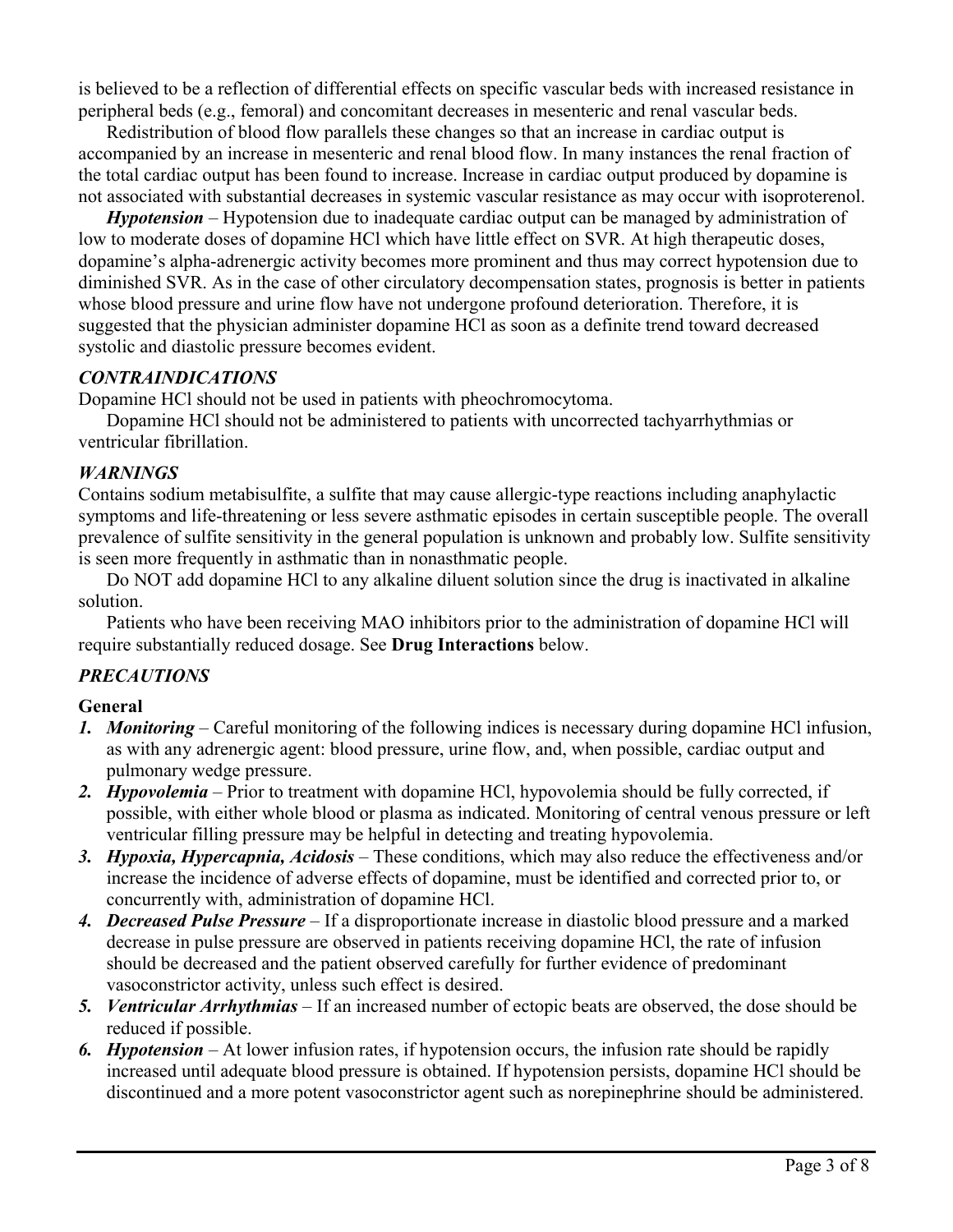- *7. Extravasation* Dopamine HCl should be infused into a large vein whenever possible to prevent the possibility of extravasation into tissue adjacent to the infusion site. Extravasation may cause necrosis and sloughing of surrounding tissue. Large veins of the antecubital fossa are preferred to veins in the dorsum of the hand or ankle. Less suitable infusion sites should be used only if the patient's condition requires immediate attention. The physician should switch to more suitable sites as rapidly as possible. The infusion site should be continuously monitored for free flow.
- *8. Occlusive Vascular Disease* Patients with a history of occlusive vascular disease (for example, atherosclerosis, arterial embolism, Raynaud's disease, cold injury, diabetic endarteritis, and Buerger's disease) should be closely monitored for any changes in color or temperature of the skin in the extremities. If a change in skin color or temperature occurs and is thought to be the result of compromised circulation in the extremities, the benefits of continued dopamine HCl infusion should be weighed against the risk of possible necrosis. This condition may be reversed by either decreasing the rate or discontinuing the infusion.

# **IMPORTANT**

*Antidote for Peripheral Ischemia:* **To prevent sloughing and necrosis in ischemic areas, the area should be infiltrated as soon as possible with 10 to 15 mL of saline solution containing from 5 to 10 mg of phentolamine mesylate, an adrenergic blocking agent. A syringe with a fine hypodermic needle should be used, and the solution liberally infiltrated throughout the ischemic area. Sympathetic blockade with phentolamine causes immediate and conspicuous local hyperemic changes if the area is infiltrated within 12 hours. Therefore, phentolamine should be given as soon as possible after the extravasation is noted.**

*9. Weaning* – When discontinuing the infusion, it may be necessary to gradually decrease the dose of dopamine HCl while expanding blood volume with intravenous fluids, since sudden cessation may result in marked hypotension.

# **Drug Interactions**

- *1.* Because dopamine is metabolized by monoamine oxidase (MAO), inhibition of this enzyme prolongs and potentiates the effect of dopamine. Patients who have been treated with *MAO inhibitors* within two to three weeks prior to the administration of dopamine HCl should receive initial doses of dopamine HCl no greater than one-tenth (1/10) of the usual dose.
- *2.* Concurrent administration of dopamine HCl and *diuretic agents* may produce an additive or potentiating effect on urine flow.
- *3. Tricyclic antidepressants* may potentiate the pressor response to adrenergic agents.
- *4.* Cardiac effects of dopamine are antagonized by *beta-adrenergic blocking agents*, such as propranolol and metoprolol. The peripheral vasoconstriction caused by high doses of dopamine HCl is antagonized by *alpha-adrenergic blocking agents*. Dopamine-induced renal and mesenteric vasodilation is not antagonized by either alpha- or beta-adrenergic blocking agents.
- *5. Haloperidol* appears to have strong central antidopaminergic properties. Haloperidol and haloperidollike drugs suppress the dopaminergic renal and mesenteric vasodilation induced at low rates of dopamine infusion.
- *6. Cyclopropane or halogenated hydrocarbon anesthetics* increase cardiac autonomic irritability and may sensitize the myocardium to the action of certain intravenously administered catecholamines, such as dopamine. This interaction appears to be related both to pressor activity and to beta-adrenergic stimulating properties of these catecholamines and may produce ventricular arrhythmias and hypertension. Therefore, EXTREME CAUTION should be exercised when administering dopamine HCl to patients receiving cyclopropane or halogenated hydrocarbon anesthetics. It has been reported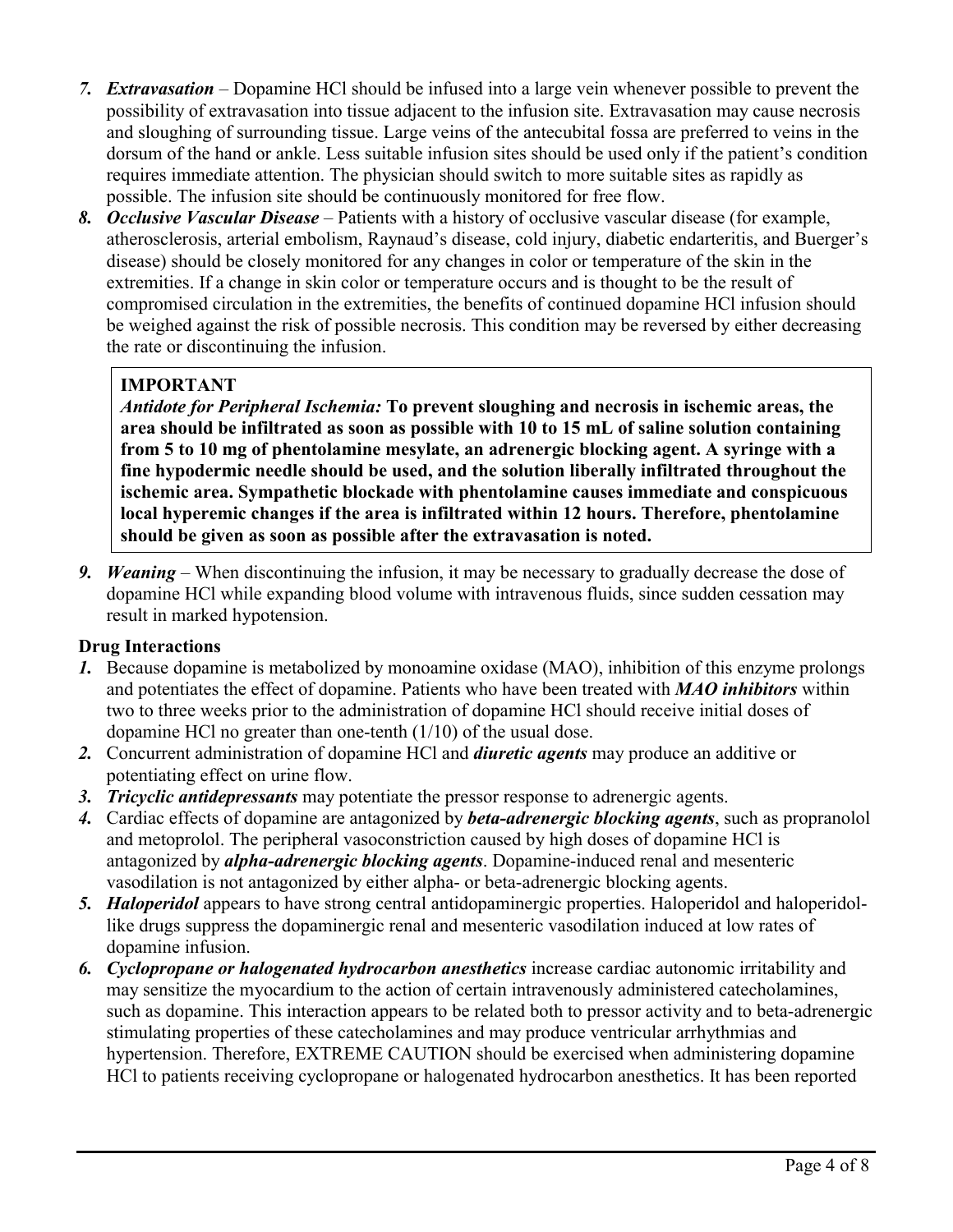that results of studies in animals indicate that dopamine-induced ventricular arrhythmias during anesthesia can be reversed by propranolol.

- *7.* The concomitant use of vasopressors and some *oxytocic drugs* may result in severe persistent hypertension. See **Labor and Delivery** below.
- *8.* Administration of *phenytoin* to patients receiving dopamine HCl has been reported to lead to hypotension and bradycardia. It is suggested that in patients receiving dopamine HCl, alternatives to phenytoin should be used if anticonvulsant therapy is needed.

**Pregnancy: Teratogenic Effects:** Animal studies have revealed no evidence of teratogenic effects due to dopamine. However, in one study, administration of dopamine HCl to pregnant rats resulted in a decreased survival rate of the newborn and a potential for cataract formation in the survivors. There are no adequate and well-controlled studies in pregnant women and it is not known if dopamine crosses the placental barrier. Because animal reproduction studies are not always predictive of human response, this drug should be used during pregnancy only if, in the judgment of the physician, the potential benefit justifies the potential risk to the fetus.

## **Labor and Delivery**

In obstetrics, if vasopressor drugs are used to correct hypotension or are added to a local anesthetic solution, some oxytocic drugs may cause severe persistent hypertension and may even cause rupture of a cerebral blood vessel to occur during the postpartum period.

## **Nursing Mothers**

It is not known whether this drug is excreted in human milk. Because many drugs are excreted in human milk, caution should be exercised when dopamine HCl is administered to a nursing woman.

## **Pediatric Use**

Safety and effectiveness in children have not been established. Dopamine HCl has been used in a limited number of pediatric patients, but such use has been inadequate to fully define proper dosage and limitations for use.

#### *ADVERSE REACTIONS*

The following adverse reactions have been observed, but there are not enough data to support an estimate of their frequency.

# **Cardiovascular System:**

ventricular arrhythmia atrial fibrillation ectopic beats tachycardia anginal pain palpitation cardiac conduction abnormalities widened QRS complex bradycardia hypotension hypertension vasoconstriction

#### **Respiratory System:**

dyspnea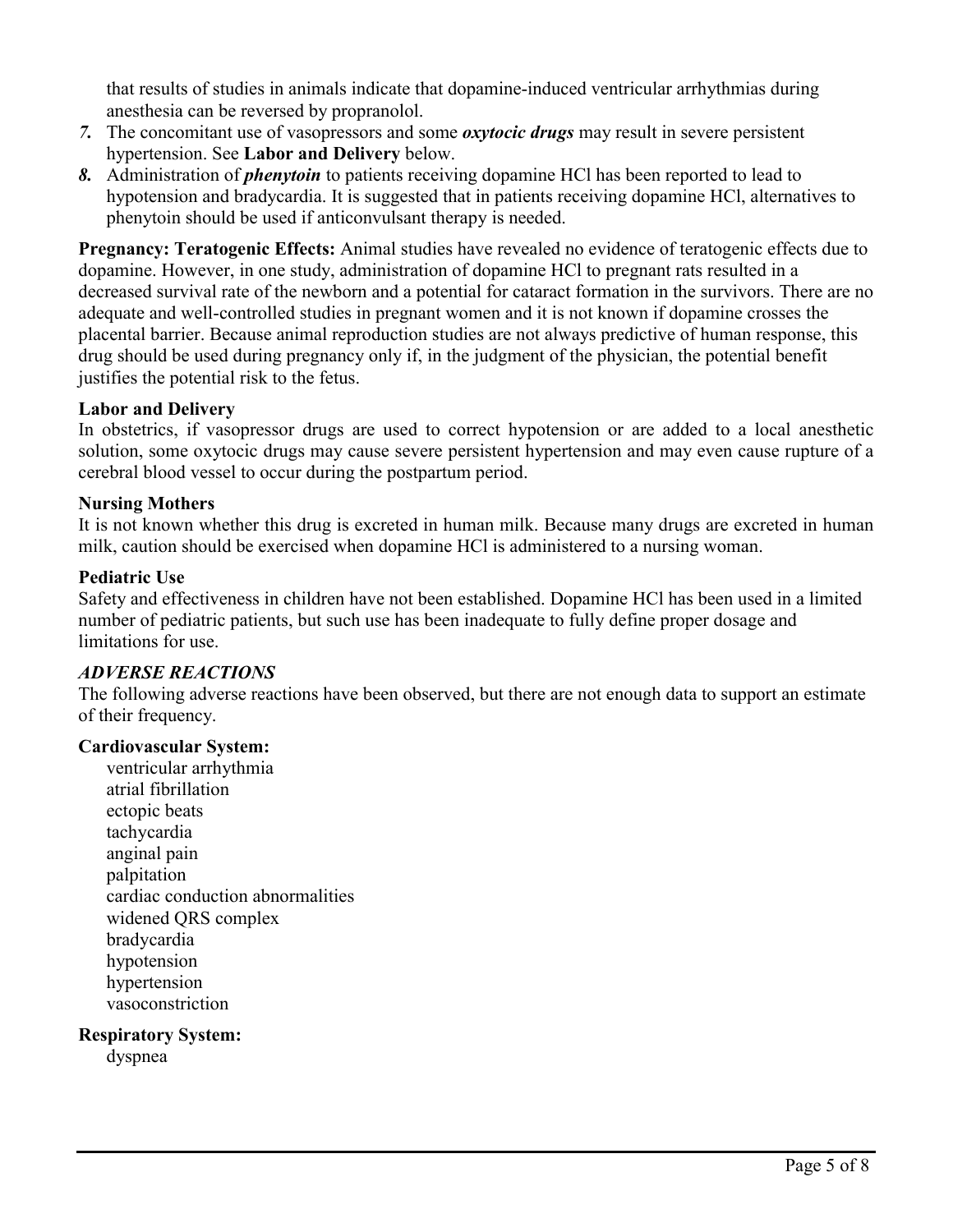#### **Gastrointestinal System:**

nausea vomiting

**Metabolic/Nutritional System:** azotemia

#### **Central Nervous System:**

headache anxiety

#### **Dermatological System:**

piloerection

#### **Other:**

Gangrene of the extremities has occurred when high doses were administered for prolonged periods or in patients with occlusive vascular disease receiving low doses of dopamine HCl.

## *OVERDOSAGE*

In the case of accidental overdosage, as evidenced by excessive elevation of blood pressure, reduce rate of administration or temporarily discontinue dopamine HCl until patient's condition stabilizes. Since dopamine's duration of action is quite short, no additional remedial measures are usually necessary. If these measures fail to stabilize the patient's condition, use of the short-acting alpha-adrenergic blocking agent phentolamine should be considered.

## *DOSAGE AND ADMINISTRATION*

## **WARNING: This is a potent drug; it must be diluted before administration to the patient.**

Dopamine Hydrochloride Injection, USP is administered (only after dilution) by intravenous infusion. *Suggested Dilution* – For the 40 mg/mL preparation, transfer by aseptic technique the contents containing either 5 mL, 200 mg or 10 mL, 400 mg of Dopamine Hydrochloride to either a 250 mL or 500 mL bottle of one of the sterile intravenous solutions listed below:

0.9% Sodium Chloride Injection, USP 5% Dextrose Injection, USP 5% Dextrose and 0.9% Sodium Chloride Injection, USP 5% Dextrose and 0.45% Sodium Chloride Injection, USP 5% Dextrose and Lactated Ringer's Injection Sodium Lactate Injection, USP 1/6 Molar Lactated Ringer's Injection, USP

The resultant dilutions are summarized in the following chart:

| <b>Concentration of Dopamine Hydrochloride</b>  | $40 \text{ mg/mL}$   |                       |
|-------------------------------------------------|----------------------|-----------------------|
| Volume of Dopamine Hydrochloride Injection, USP | $5 \text{ mL}$       | $10 \text{ mL}$       |
| 250 mL Bottle of I.V. Solution                  | $800 \text{~mg/mL}$  | $1600 \text{~mcg/mL}$ |
| 500 mL Bottle of I.V. Solution                  | $400 \text{~mg/mL}$  | $800 \text{~mcg/mL}$  |
| 1000 mL Bottle of I.V. Solution                 | $200 \text{~mcg/mL}$ | $400 \text{~mg/mL}$   |

Dopamine Hydrochloride Injection, USP has been found to be stable for a minimum of 24 hours after dilution in the foregoing intravenous solutions. However, as with all intravenous admixtures, dilution should be made just prior to administration.

Do NOT add Dopamine Hydrochloride to Sodium Bicarbonate Injection, USP or other alkaline intravenous solutions, since the drug is inactivated in alkaline solution.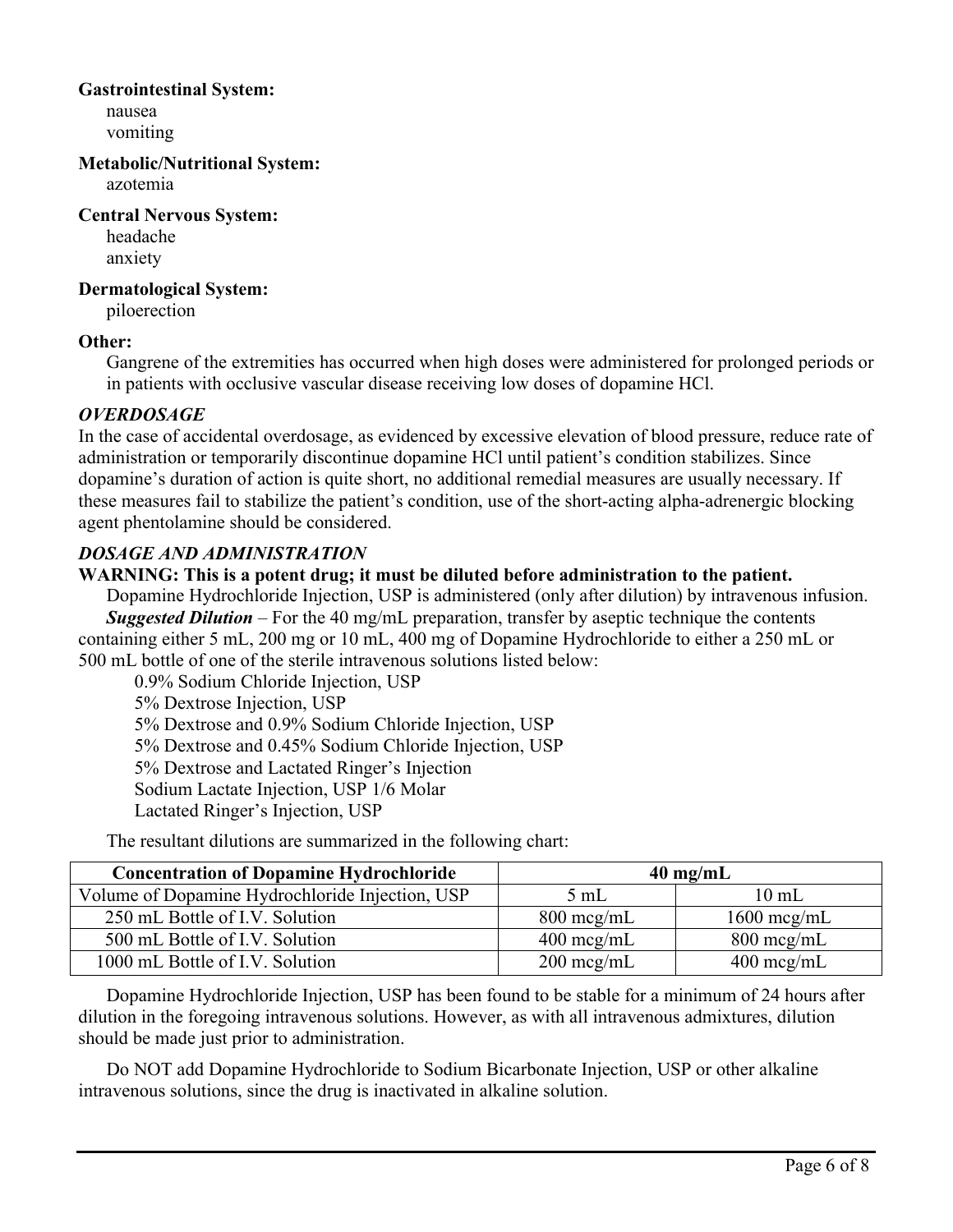*Rate of Administration* – Dopamine Hydrochloride Injection, USP after dilution, is administered intravenously by infusion via a suitable intravenous catheter or needle. When administering Dopamine Hydrochloride (or any potent medication) by continuous intravenous infusion, it is advisable to use a precision volume control intravenous set. Each patient must be individually titrated to the desired hemodynamic or renal response to dopamine.

In titrating to the desired increase in systolic blood pressure, the optimum dosage rate for renal response may be exceeded, thus necessitating a reduction in rate after the hemodynamic condition is stabilized.

Administration at rates greater than 50 mcg/kg/min have safely been used in advanced circulatory decompensation states. If unnecessary fluid expansion is of concern, adjustment of drug concentration may be preferred over increasing the flow rate of a less concentrated dilution.

#### **Suggested Regimen:**

- 1. When appropriate, increase blood volume with whole blood or plasma until central venous pressure is 10 to 15 cm  $H<sub>2</sub>O$  or pulmonary wedge pressure is 14 to 18 mm Hg.
- 2. Begin infusion of diluted solution at doses of  $2 5$  mcg/kg/min of Dopamine Hydrochloride in patients who are likely to respond to modest increments of heart force and renal perfusion.

In more seriously ill patients, begin infusion of diluted solution at doses of 5 mcg/kg/min of Dopamine Hydrochloride and increase gradually using 5 to 10 mcg/kg/min increments up to a rate of 20 to 50 mcg/kg/min as needed. If doses in excess of 50 mcg/kg/min are required, it is advisable to check urine output frequently. Should urinary flow begin to decrease in the absence of hypotension, reduction of dopamine dosage should be considered. Multiclinic trials have shown that more than 50 percent of patients have been satisfactorily maintained on doses less than 20 mcg/kg/min.

In patients who do not respond to these doses with adequate arterial pressures or urine flow, additional increments of dopamine may be given in an effort to produce an appropriate arterial pressure and central perfusion.

3. Treatment of all patients requires constant evaluation of therapy in terms of blood volume, augmentation of cardiac contractility, and distribution of peripheral perfusion.

Dosage of dopamine should be adjusted according to the patient's response, with particular attention to diminution of established urine flow rate, increasing tachycardia or development of new dysrhythmias as indices for decreasing or temporarily suspending the dosage.

4. As with all potent intravenously administered drugs, care should be taken to control the rate of administration to avoid inadvertent administration of a bolus of the drug.

Parenteral drug products should be inspected visually for particulate matter and discoloration prior to administration, whenever solution and container permit.

#### *HOW SUPPLIED*

Dopamine Hydrochloride Injection, USP is supplied as follows (40 mg/mL):

| <b>Unit of Sale</b>        | <b>Total Strength/Total Volume</b><br>(Concentration) |  |
|----------------------------|-------------------------------------------------------|--|
| NDC 0409-5820-01           | $200 \text{ mg}/5 \text{ mL}$                         |  |
| 25 Fliptop Vials in a Tray | $(40 \text{ mg/mL})$                                  |  |
| NDC 0409-9104-20           | $400 \text{ mg}/10 \text{ mL}$                        |  |
| 25 Fliptop Vials in a Tray | $(40 \text{ mg/mL})$                                  |  |

Avoid contact with alkalies (including sodium bicarbonate), oxidizing agents or iron salts. Do not use the injection if it is darker than slightly yellow or discolored in any other way. Store at 20 to 25°C (68 to 77°F). [See USP Controlled Room Temperature.]